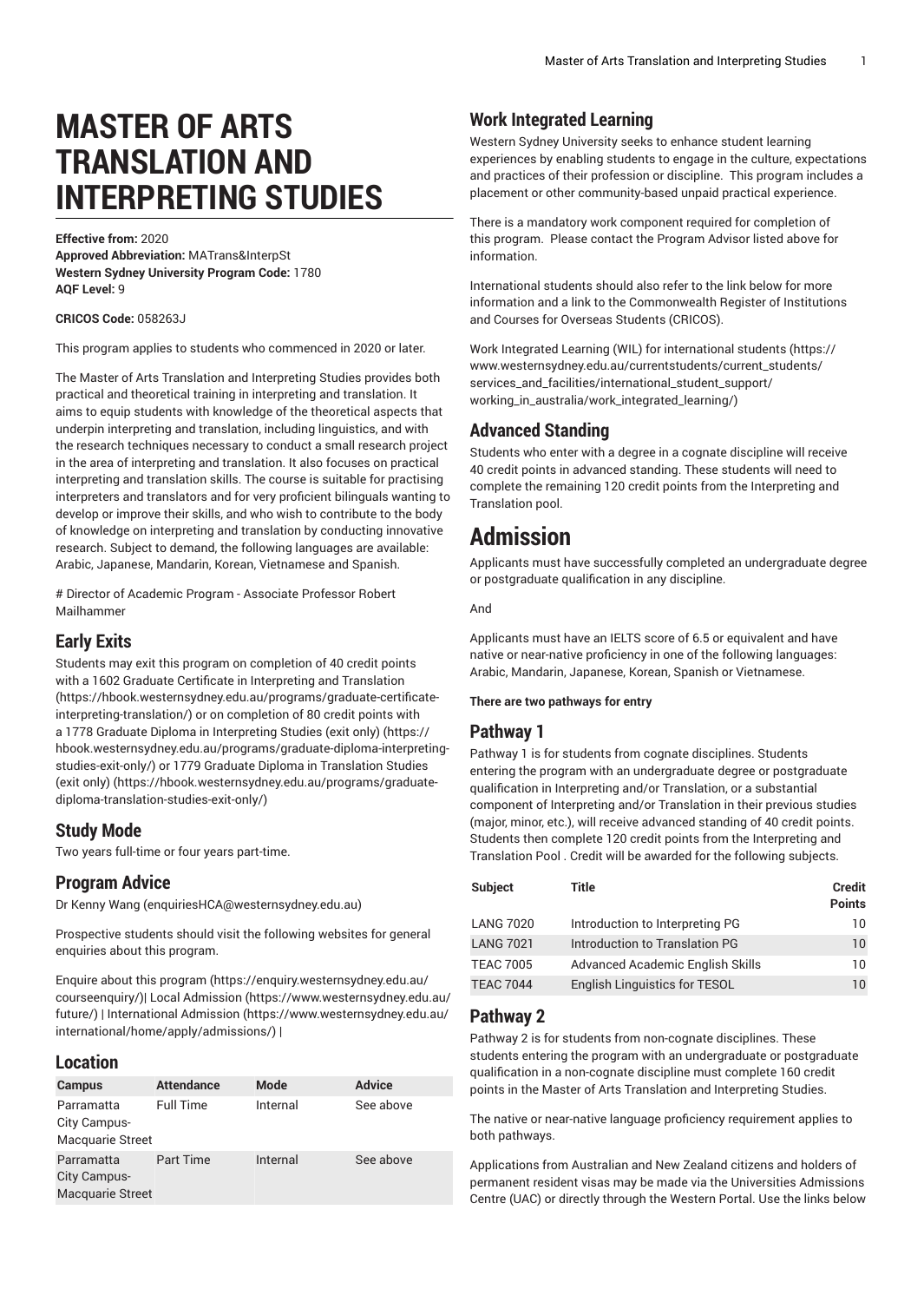to apply via UAC or Western Sydney University. Applications made directly to Western Sydney do not have an application fee.

<http://www.uac.edu.au/> <https://westernsydney.uac.edu.au/ws/>

Applicants who have undertaken studies overseas may have to provide proof of proficiency in English. Local applicants who are applying through the Universities Admissions Centre (UAC) will find details of minimum English proficiency requirements and acceptable proof on the UAC website. Local applicants applying directly to the University should also use the information provided on the UAC website.

#### <http://www.uac.edu.au/>

All other International applicants must apply directly to the University via the International Office.

International students applying to the University through the International Office can find details of minimum English proficiency requirements and acceptable proof on their website.

[International Office \(http://www.westernsydney.edu.au/international/\)](http://www.westernsydney.edu.au/international/)

Overseas qualifications must be deemed by the Australian Education International - National Office of Overseas Skills Recognition (AEI-NOOSR) to be equivalent to Australian qualifications in order to be considered by UAC and Western Sydney University.

### **Program Structure**

Qualification for this award requires the successful completion of 160 credit points from the Interpreting and Translation pool.

#### **Interpreting and Translation Pool**

| <b>Subject</b>   | Title                                                 | Credit<br><b>Points</b> |
|------------------|-------------------------------------------------------|-------------------------|
|                  |                                                       |                         |
| <b>TEAC 7005</b> | Advanced Academic English Skills                      | 10                      |
| <b>LANG 7004</b> | Audiovisual Translation: Subtitling and<br>Captioning | 10                      |
| <b>LANG 7006</b> | <b>Business Interpreting</b>                          | 10                      |
| <b>LANG 7007</b> | Community and Social Services Translation (PG)        | 10                      |
| <b>LANG 7008</b> | Conference Interpreting                               | 10                      |
| <b>TEAC 7044</b> | English Linguistics for TESOL                         | 10                      |
| <b>LANG 7015</b> | Intercultural Communication (PG)                      | 10                      |
| <b>LANG 7016</b> | Interpreting Skills (PG)                              | 10                      |
| <b>LANG 7020</b> | Introduction to Interpreting PG                       | 10                      |
| <b>LANG 7021</b> | Introduction to Translation PG                        | 10                      |
| <b>LANG 7022</b> | Investigating Second Language Acquisition             | 10                      |
| <b>LANG 7023</b> | Language and Linguistics Research Methods             | 10                      |
| <b>LANG 7025</b> | Languages and Linguistics Special Project             | 10                      |
| <b>LANG 7026</b> | Legal Interpreting                                    | 10                      |
| <b>LANG 7028</b> | <b>Literary Translation</b>                           | 10                      |
| <b>LANG 7029</b> | Medical Interpreting (PG)                             | 10                      |
| <b>LANG 7032</b> | Specialised Translation (PG)                          | 10                      |
| <b>LANG 7035</b> | Text Analysis for Translation (PG)                    | 10                      |
| <b>LANG 7036</b> | <b>Translation Technologies (PG)</b>                  | 10                      |

#### **Advanced standing**

Students who enter with a degree in a cognate discipline will receive 40 credit points in advanced standing, and will then need to successfully complete the remaining 120 credit points from the Interpreting and Translation pool. Advanced standing will be awarded for the following subjects.

| <b>Subject</b>   | Title                                | <b>Credit</b><br><b>Points</b> |
|------------------|--------------------------------------|--------------------------------|
| <b>LANG 7020</b> | Introduction to Interpreting PG      | 10                             |
| <b>LANG 7021</b> | Introduction to Translation PG       | 10                             |
| <b>TEAC 7005</b> | Advanced Academic English Skills     | 10                             |
| <b>TEAC 7044</b> | <b>English Linguistics for TESOL</b> | 10                             |

## **Recommended Sequence**

Qualification for this award requires the successful completion of 160 credit points as per the recommended sequence below.

#### **Start Year Intake**

| Course                       | <b>Title</b>                                             | Credit<br><b>Points</b> |
|------------------------------|----------------------------------------------------------|-------------------------|
| Year 1                       |                                                          |                         |
| <b>Autumn</b> session        |                                                          |                         |
| <b>LANG 7020</b>             | Introduction to Interpreting PG                          | 10                      |
| <b>LANG 7021</b>             | Introduction to Translation PG                           | 10                      |
| <b>LANG 7007</b>             | <b>Community and Social Services</b><br>Translation (PG) | 10                      |
| Select one of the following: |                                                          | 10                      |
| <b>LANG 7036</b>             | <b>Translation Technologies (PG)</b>                     |                         |
| <b>TEAC 7044</b>             | English Linguistics for TESOL                            |                         |
|                              | <b>Credit Points</b>                                     | 40                      |
| <b>Spring session</b>        |                                                          |                         |
| <b>LANG 7016</b>             | Interpreting Skills (PG)                                 | 10                      |
| <b>LANG 7029</b>             | Medical Interpreting (PG)                                | 10                      |
| <b>LANG 7032</b>             | Specialised Translation (PG)                             | 10                      |
| Select one of the following: |                                                          | 10                      |
| <b>TEAC 7005</b>             | Advanced Academic English Skills                         |                         |
| <b>LANG 7035</b>             | Text Analysis for Translation (PG)                       |                         |
|                              | <b>Credit Points</b>                                     | 40                      |
| Year <sub>2</sub>            |                                                          |                         |
| <b>Autumn</b> session        |                                                          |                         |
| <b>LANG 7026</b>             | Legal Interpreting                                       | 10                      |
| <b>LANG 7006</b>             | <b>Business Interpreting</b>                             | 10                      |
| <b>LANG 7023</b>             | Language and Linguistics Research<br>Methods             | 10                      |
| Select one of the following: |                                                          | 10                      |
| <b>LANG 7028</b>             | <b>Literary Translation</b>                              |                         |
| <b>LANG 7036</b>             | <b>Translation Technologies (PG)</b>                     |                         |
|                              | <b>Credit Points</b>                                     | 40                      |
| <b>Spring session</b>        |                                                          |                         |
| <b>LANG 7008</b>             | Conference Interpreting                                  | 10                      |
| <b>LANG 7022</b>             | <b>Investigating Second Language</b><br>Acquisition      | 10                      |
| <b>LANG 7025</b>             | Languages and Linguistics Special Project                | 10                      |
| Select one of the following: |                                                          | 10                      |
| <b>LANG 7015</b>             | Intercultural Communication (PG)                         |                         |
| <b>LANG 7004</b>             | Audiovisual Translation: Subtitling and<br>Captioning    |                         |
|                              | <b>Credit Points</b>                                     | 40                      |
|                              | <b>Total Credit Points</b>                               | 160                     |